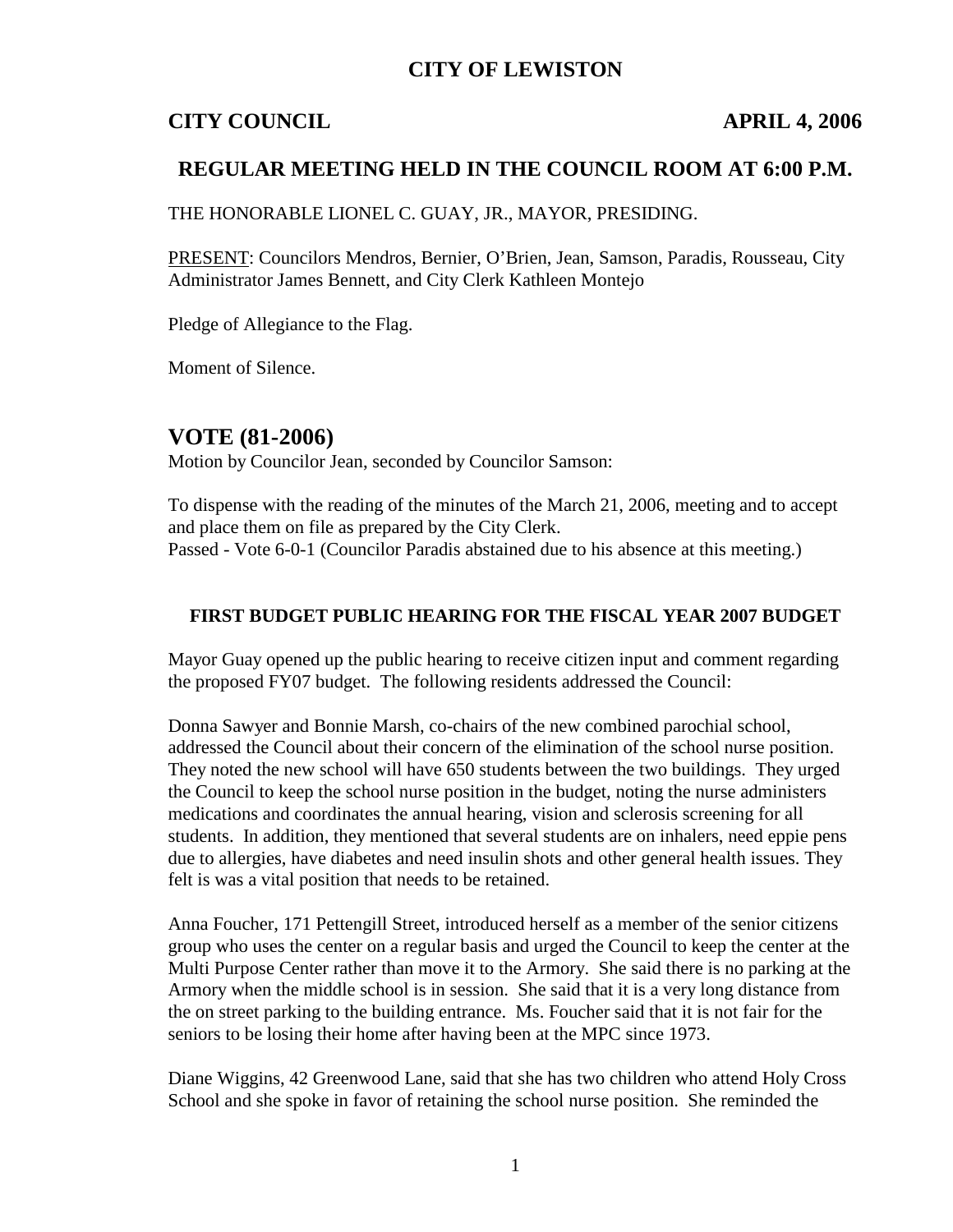Council that these children are Lewiston children, whether they attend the public school or a private school.

Kate Benson, resident of Auburn, also noted she has two children in parochial schools and is also concerned with the elimination of the position. She noted as a physical therapist, she assists the school nurse with the sclerosis testing and sees first hand the various medical needs of the students. She reminded the Council that more and more children have identified allergies such as peanut allergies, dairy and other.

Craig Saddlemire, 27 Spruce Street, presented a list of questions for the Council. The questions were regarding the contract with Casella Waste, social service staff cuts over the years, projects defined as urban redevelopment, questions regarding what a transit subsidy is, asking if the funds dedicated for a parking garage could be used for the public bus system, where and how the \$400,000 in CDBG funds for downtown improvement will be used and the low amount of money dedicated to housing rehabilitation. In addition, he also inquired what downtown infrastructure needs to be improved, what is the downtown beautification project and what was the money spent for on the Heritage Initiative. His written list of questions was presented to the Councilors.

Lori Higgins, a Lewiston resident, spoke and said she was also concerned with the elimination of the parochial school nurse position, noting her daughter attends one of the schools. She noted the school nurse who is retiring has done an exemplary job on a modest salary and that educators are unable to fill that gap and deal with the medical and psychological issues of today's students. Ms. Higgins said there is no higher priority than the health of our young people and she knows that citizens are anxious about rising taxes, but she urged the Council to send the message that our children and their health are important. She said it would be a very sad message to send that the City can't afford a nurse for the children.

Madeleine Beaulieu, 212 Central Avenue, addressed the Council about her concerns with moving the Senior Citizens to the Armory. She said that on Monday mornings, there are 40- 50 people playing cards at the MPC and this generates 30-40 cars. She feels there will be parking problems at the Armory. Ms. Beaulieu noted there are 50-70 people who attend the monthly AARP meetings at the MPC and parking will be a problem at the Armory for these meetings too. She is concerned that these groups will lose membership when it is important for elderly people to stay involved. She inquired about the City locating another space other than the Armory.

Charles Soule, 170 Bartlett Street, asked specific questions about accounts it the budget. Specifically, he inquired about Page 841, MPC account 45140 and wanted to know what "fixed charges" were included; Page 982 for the Operational Budget for the Bates Mill and wanted to know what the \$880,000 would be spend on; and Page 979 for the Bates Mill Redevelopment Corporation.

With no other citizens expressing an interest in speaking, Mayor Guay closed the hearing at 6:35pm.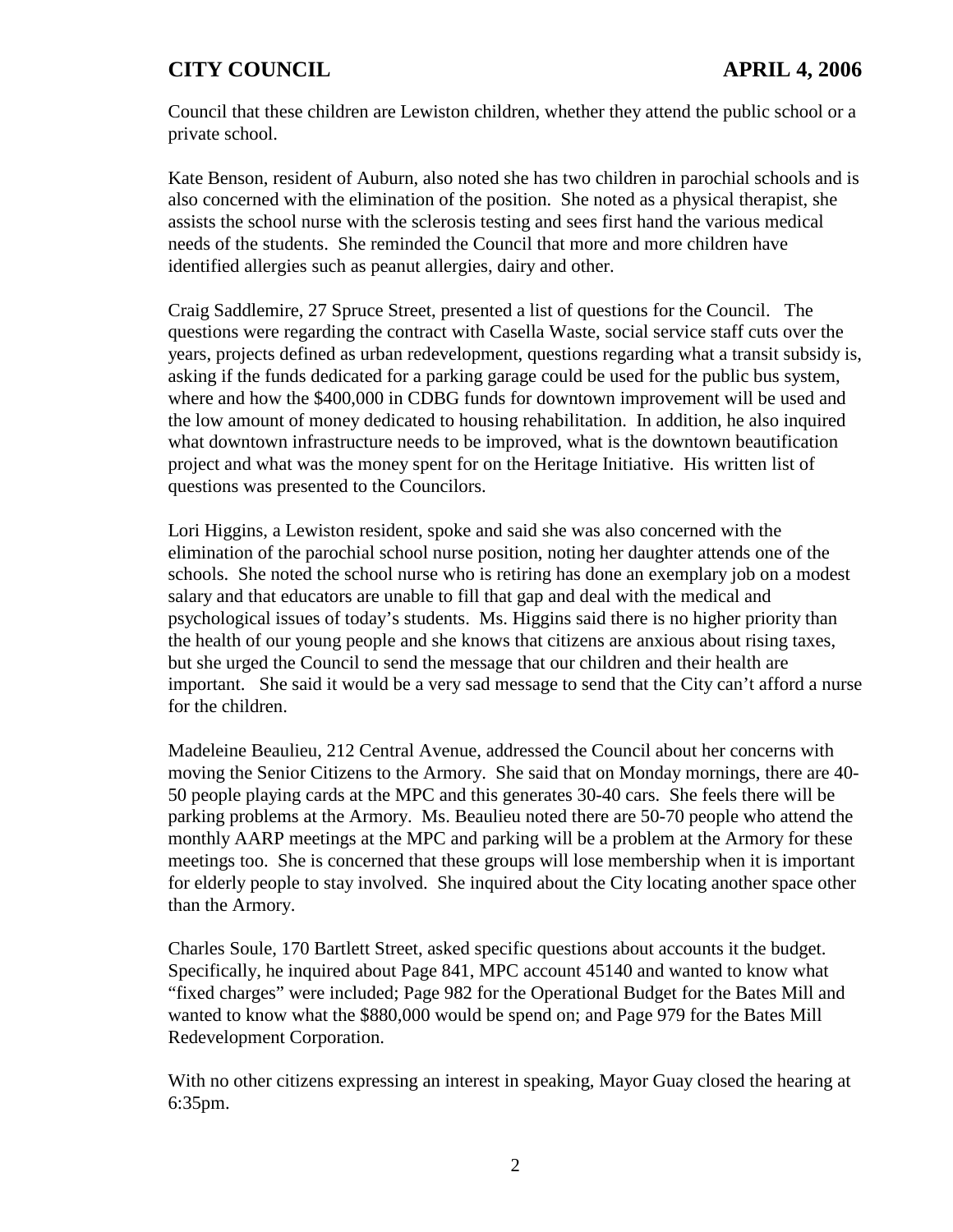#### **PUBLIC HEARING AND FINAL PASSAGE REGARDING AN AMENDMENT TO THE BUSINESS LICENSING ORDINANCE REGARDING OUTPATIENT ADDICTION TREATMENT CLINICS**

Mayor Guay opened the hearing to receive citizen input and comment. No members of the public spoke for or against this item. Mayor Guay then closed the hearing.

## **VOTE (82-2006)**

Motion by Councilor Jean, second by Councilor Samson:

That the proposed amendment to the City Code of Ordinances, Chapter 22 "Businesses", Article XIV "Outpatient Addiction Treatment Clinics", Sections 22-410 through 22-419 receive final passage by a roll call vote. Passed - Vote 7-0

#### **PUBLIC HEARING AND FIRST PASSAGE FOR LAND USE CODE AMENDMENTS TO REDUCE THE CURRENT ONE HUNDRED FOOT BUFFER AND VEHICULAR ACCESS RESTRICTIONS TO THE PROPERTIES ALONG 380 RIVER ROAD THROUGH 424 RIVER ROAD**

Mayor Guay opened the hearing to receive citizen input and comment. Charles Soule, 170 Bartlett Street, asked for the location of this area. Mayor Guay then closed the hearing.

## **VOTE (83-2006)**

Motion by Councilor Samson, second by Councilor Paradis:

That the proposed amendment to Appendix A, Article XI "District Regulations", Section 15, "Industrial District", of the City Zoning and Land Use Code, concerning reducing the one hundred foot buffer and vehicular access restrictions to the properties along 380 River Road through 424 River Road, receive first passage by a roll call vote and that the public hearing on said ordinance be continued to the meeting of April 18, 2006 for final passage. Passed - Vote 7-0

#### **PUBLIC HEARING AND FIRST PASSAGE FOR REZONING OF PROPERTIES LISTED ON LEWISTON TAX MAP NUMBER 207, LOTS 5-13, 15-16 AND 18-19 FROM THE RIVERFRONT DISTRICT TO THE CENTREVILLE DISTRICT**

Mayor Guay opened the hearing to receive citizen input and comment. No members of the public spoke for or against this item. Mayor Guay then closed the hearing.

### **VOTE (84-2006)**

Motion by Councilor Mendros, second by Councilor Jean:

That the proposed amendment to re-zone the properties listed on Lewiston Tax Map No. 207 as Lot Numbers 5-13, 15-16 and 18-19, from the Riverfront District to the Centreville District, receive first passage by a roll call vote and that the public hearing on said ordinance be continued to the meeting of April 18, 2006 for final passage. Passed - Vote 7-0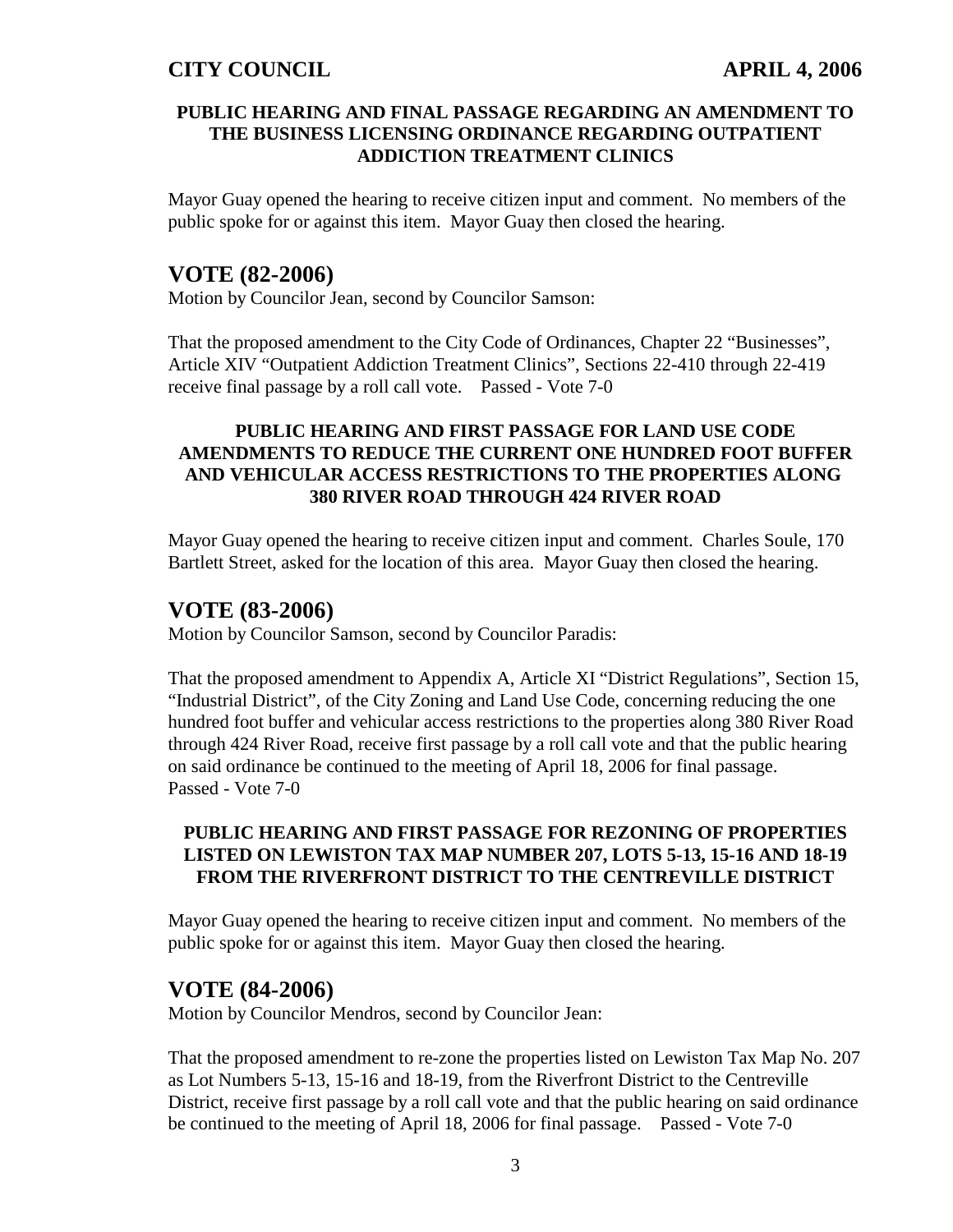#### **SPECIAL AMUSEMENT PERMIT FOR DEL'S BAR & GRILL, 43 WALNUT STREET**

Mayor Guay opened the hearing to receive citizen input and comment. No members of the public spoke for or against this item. Mayor Guay then closed the hearing. Councilor Samson inquired about the number of calls listed on the police log. The Chief stated that not all of the calls are related to the business and that the address is a reference point, noting a call could have been for a car accident in front of the business, etc.

### **VOTE (85-2006)**

Motion by Councilor O'Brien, second by Councilor Jean:

To grant a special amusement permit for dancing and entertainment to Del's Bar & Grill, Inc., 43 Walnut Street. Passed - Vote 7-0

#### **REQUEST FROM L/A ARTS TO FORGIVE THE PLEDGE OF \$295,000 AND IN EXCHANGE TO ACCEPT THE TRANSFER OF PROPERTY AT 84 LISBON STREET**

The City Administrator noted that it is his recommendation that this action be contingent upon the City of Auburn also voting to waive the amount of funds that were pledged to them for the development of Festival Plaza. John Oxman, chair of the L/A Arts Board of Directors, stated that L/A Arts did not have a formal written agreement with Auburn, like they did with Lewiston, so there is noting for Auburn to vote to rescind. He noted the funding pledge to Auburn never materialized and that L/A Arts has not obligation to Auburn regarding any pending funds. He also outlined the work that L/A Arts did to the building at 84 Lisbon Street, saying the roof was stabilized and the elevator shaft was installed and the elevator was purchased and just needs to be installed.

## **VOTE (86-2006)**

Motion by Councilor Jean, second by Councilor Paradis:

To forgive the pledge of funds from L/A Arts in the amount of \$295,000, as outlined in the Joint Development Agreement, dated April 2002, and to accept the transfer of the building and property at 84 Lisbon Street from L/A Arts to the City of Lewiston by release deed, and that the City Administrator be and hereby is authorized to make, execute and deliver other such documents as he, in his discretion, may deem necessary or convenient to the accomplishment of such transaction. Passed - Vote 7-0

## **AUTHORIZATION TO BEGIN CONSTRUCTION WORK ON THE SKATE PARK WITHIN KENNEDY PARK**

Councilor O'Brien expressed concern about paying three million dollars to rehabilitate Kennedy Park when the City can not find a location to accommodate the senior citizens that they fine suitable. She felt the Council needs to take care of the senior citizens first before